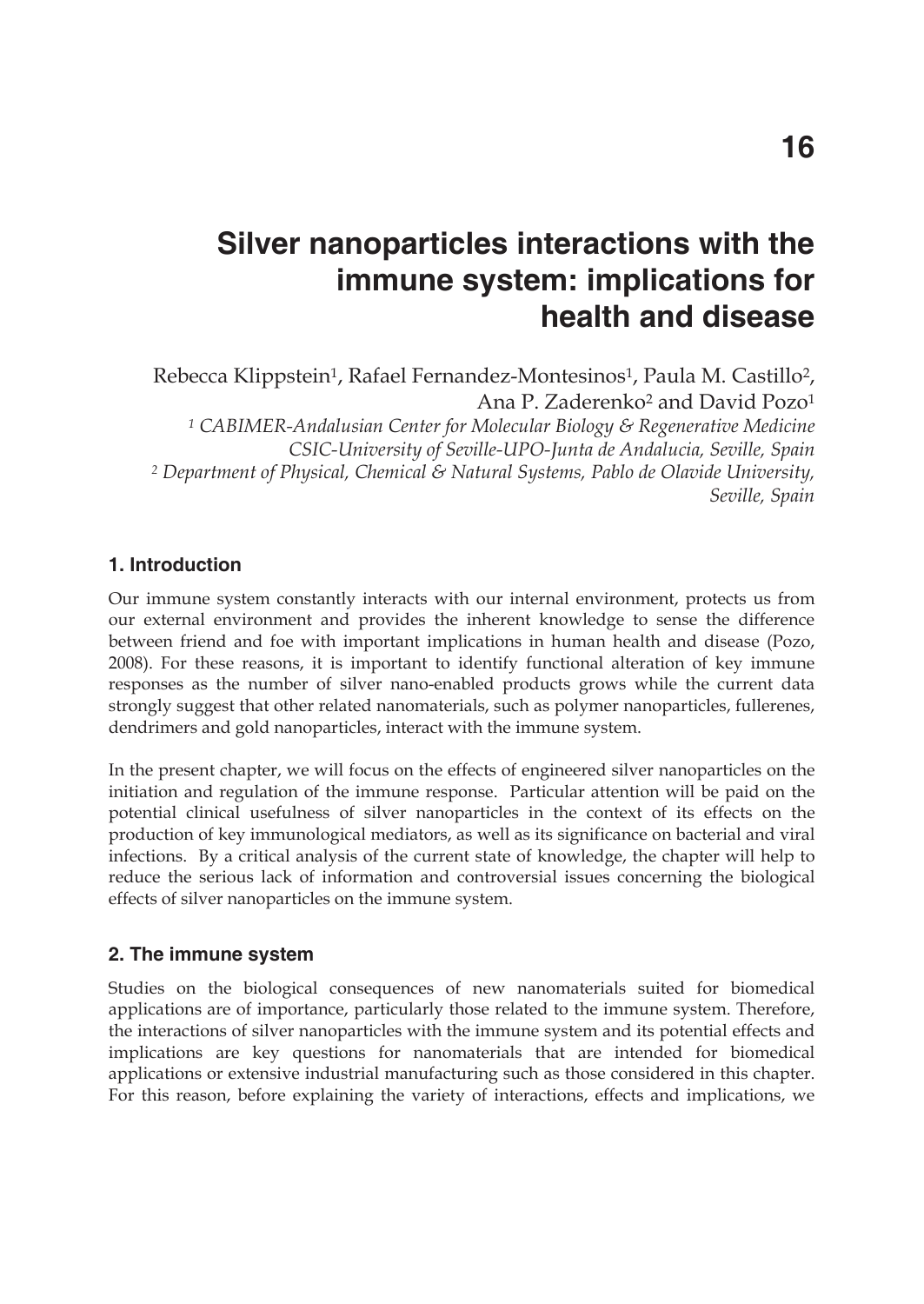will start with a brief introduction about the functions of the immune system and its cellular components.

The immune system is a dynamic network of cells, tissues, and organs that work coordinated to defend the body against attacks by "foreign" invaders and protects against disease by identifying "self" and "non-self" (for example virus, fungus, bacterium) cells and tissues (Christensen & Thomsen, 2009).

To deal with antigens, the system uses specialized cells to recognize infiltrators and eliminate them. Detection is complicated as pathogens can evolve rapidly, producing adaptations that avoid the immune system and allow the pathogens to successfully infect their hosts (Christensen & Thomsen, 2009). For cellular communication there is a category of signaling molecules called cytokines. They are small secreted proteins which are critical to the development and functioning of both the innate and adaptive immune response, although they are not limited just to the immune system. They act by binding to specific membrane receptors, which produce cascades of intracellular signalling to alter cell functions. Cytokines have been classified as, lymphokines (cytokines made by lymphocytes), monokines (cytokines made by monocytes), chemokines (cytokines with chemotactic activities), and interleukins (cytokines made by one leukocyte to act on other leukocytes). The actions of cytokines may be grouped as, autocrine action (the cytokine acts on the cell that secretes it), paracrine action (the target is restricted to nearby cells), and endocrine action (the cytokine diffuses to distant regions of the body).



Fig. 1. The dynamic network of cells in the immune system. Recognition of pathogens leads the activation of T helper cells (Th). This process involves adaptive events that occur on the surface of the antigen presenting cells (APC). They display a foreign antigen complex with MHC on its surface recognized by T-cells using their T-cell receptor (TCR). The immune system contains three types of APC macrophages, dendritic cells and B cells. APC collaborate with the innate response by cytokine communication, which steer the differentiation of Th cells into Th1 or Th2 subsets. These T cells activate other cells of the immune system such as cytotoxic T cells (Tc), and macrophages (MФ). Silver nanoparticles can interact with the immune system and carry out different functions like binding and reacting with cells or proteins for drug delivery, detection, diagnosis and therapy (targeted and non-targeted).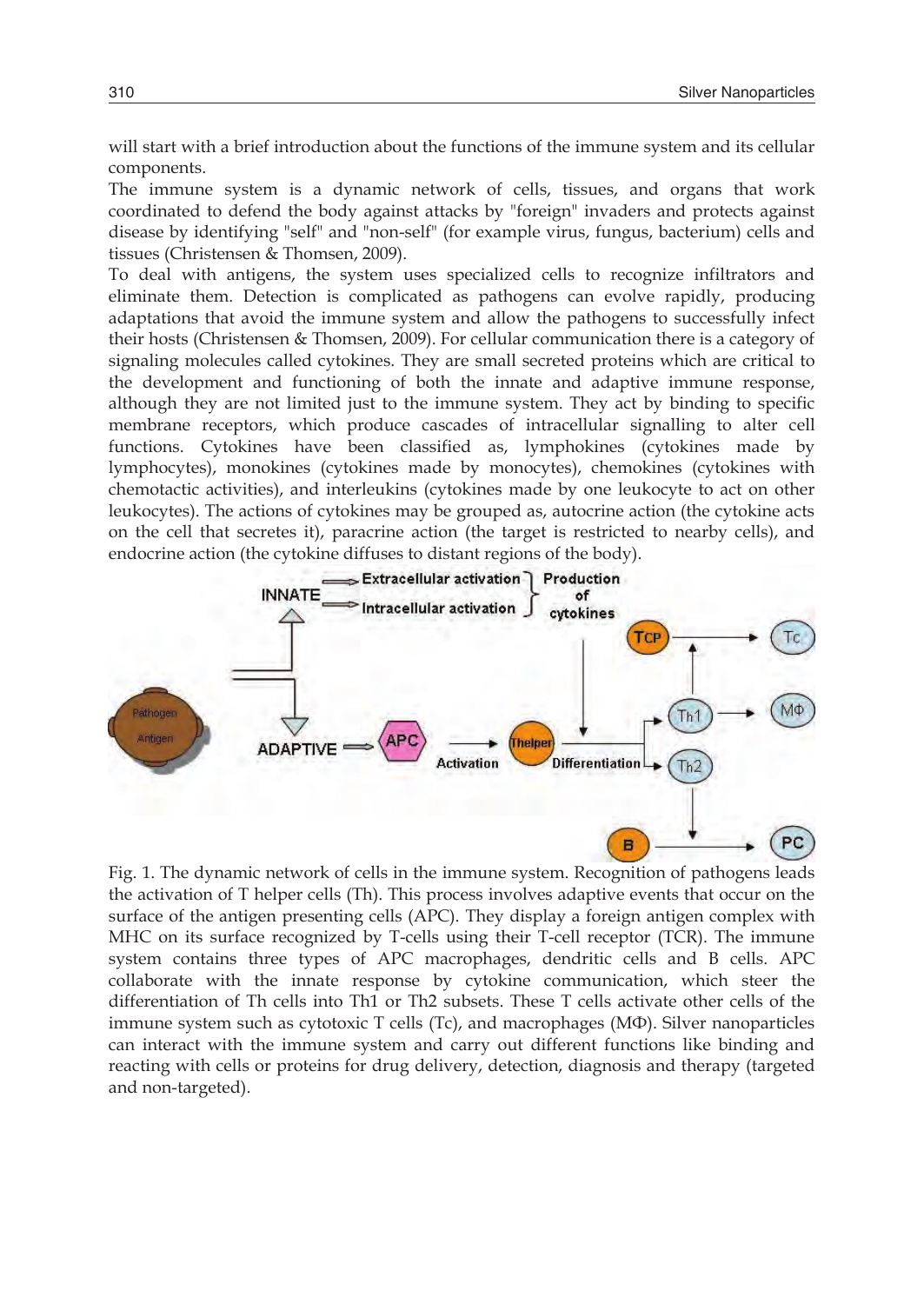# **2.1 Adaptive immunity**

As part of this complex immune response, the human immune system adapts over time to recognize specific pathogens more efficiently. This adaptation process is referred to as adaptive immunity and creates immunological memory from a primary response to a specific pathogen, provides an enhanced response to secondary encounters with that same, specific pathogen.

# **2.2 Innate immunity**

The innate immune system comprises the cells and mechanisms that defend the host from infection by other organisms, in a non-specific manner (Castellheim *et al.*, 2009). This means that cells of the innate system recognize and respond to pathogens in a generic way, but unlike the adaptive immune system, does not confer long-lasting or protective immunity to the host. Innate immune systems provide immediate defense against infection (Rasmussen *et al.*, 2009).

# **3. Silver nanoparticles**

In nanotechnology, a nanoparticle is defined as a material with dimensions and tolerance limits of 0.1-100nm that behaves as a whole unit in terms of its transport, properties and unique characteristics.

Metallic nanoparticles have unique optical, electrical and biological properties that have attracted significant attention due to their potential use in many applications, such as catalysis, biosensing, drug delivery and nanodevice fabrication. Capped silver nanoparticles (AgNPs) have many biomedical applications due to its excellent biocompatibility and antibacterial properties. It has been reported that silver nanoparticles interact with virus, bacteria, and the immune system, being the reason why in this chapter we will explain how the size, shape and composition of silver nanoparticles can have a significant effect on their efficacy and have to be kept in mind when using bioconjugates.

## **3.1 Interaction of silver nanoparticles with key signaling pathways and soluble mediators**

Activation of the innate immune system is mediated by pattern recognition receptors (PRRs) on particular immunocompetent cells that recognize pathogen-associated molecular patterns. The best characterized signaling PRRs to date are the Toll-like receptors (TLRs) present in plants, invertebrates and vertebrates that represent a primitive host defense mechanism against bacteria, fungi and viruses. Toll-like receptors (TLRs) play an important role in innate immunity. Individual TLRs recognise microbial components that are conserved among pathogens, such recognition initiates necessary inflammatory immune responses and induces subsequent activation of adaptive immunity (Uematsu & Akira, 2006). In conclusion TLRs are a type of pattern recognition receptors (PRRs) which recognize molecules broadly shared by pathogens but distinguishable from host molecules. TLRs can be divided into two groups according to their cellular localization: TLRs 1, 2, 4, 5 and 6 are mainly located on the cell surface and primarily recognize bacterial components, while TLRs 3, 7, 8 and 9 are mostly found in the endocytic compartments and mainly recognize viral products (Akira *et al.*, 2006).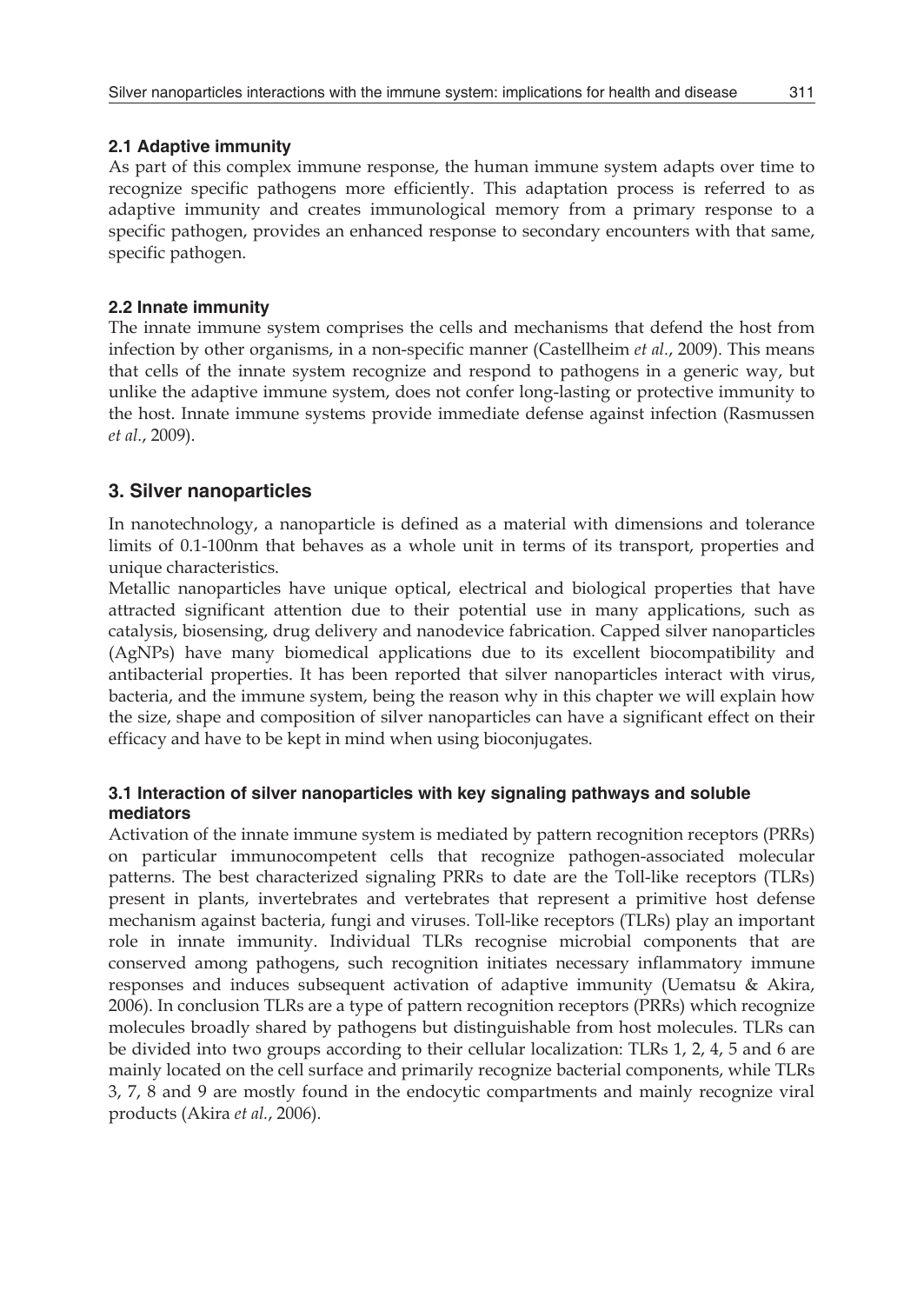Toll-like receptors (TLR) and their ligands are one of the main players in the initiation of innate immunity which precedes, and is required, for the establishment of adaptive immunity. Manipulating the immune response by using TLR agonists or antagonists might be of therapeutic and/or prophylactic value (Makkouk & Abdelnoor, 2009). Exogenous signals are provided by TLRs mechanisms which affect the initiation, maintenance and progression of inflammatory diseases. Moreover, reagents that enhance TLR signalling pathways can be powerful adjuvants for fighting pathogens or cancer. By contrast TLR antagonists or signalling inhibitors could block the activation of TLRs by neutralizing the ligands, blocking the receptors or preventing signalling, which can also have other beneficial therapeutic effects in autoimmune diseases and sepsis (Zuany-Amorim *et al.*, 2002).

This opens up new avenues in the world of adjuvants and illustrates the basic requirements for the design of NP conjugates that efficiently reach their target.

It has recently been studied whether AgNPs with a narrow size distribution and protected with a monolayer of adsorbed tiopronin (Ag@tiopronin) had any functional impact on specific TLR stimulation of Interleukin-6 (IL-6) secretion in Raw 264.7 macrophages, a murine monocyte/macrophage cell line (Castillo *et al.*, 2008), and the effects of silver nanoparticles on cytokine expression by peripheral blood mononuclear cells (PBMC) (Shin *et al.*, 2007), human mesenchymal stem cells (hMSCs) (Greulich *et al.*, 2009), and J774 A1 macrophages (Yen *et al.*, 2009).

| Nanoparticles | Cell type                     | Concentration                            | Size (nm)                                 | Cytokines                               | <b>Ref</b>                  |
|---------------|-------------------------------|------------------------------------------|-------------------------------------------|-----------------------------------------|-----------------------------|
| Ag@tiopronin  | Raw 264.7<br>macrophages      | $10 \mu g/mL$                            | ~1                                        | IL-6                                    | Castillo et<br>al (2008)    |
| AgNPs         | <b>PBMC</b>                   | 1, 3, 5, 10, 20<br>$\mu$ g/mL            | ~1.5                                      | $IL-5$<br>INF- $\gamma$<br>$TNF-\alpha$ | Shin et al<br>(2007)        |
| AgNPs         | <b>J774 A1</b><br>macrophages | $1 \mu g/mL$                             | Small: 2-4<br>Medium: 5-7<br>Large: 20-40 | $II - 1$<br>$II - 6$<br>$TNF-\alpha$    | Greulich<br>et al<br>(2009) |
| AgNPs         | hMSCs                         | 0.05, 0.5, 1, 2.5,<br>$5, 50 \ \mu g/mL$ | 100                                       | $IL-6$<br>$IL-8$<br>$IL-11$             | Yen et al<br>(2009)         |

Table 1. The effect of silver nanoparticles on the production of cytokines. Silver NPs were found to strongly inhibit cytokine production by Raw 264.7 macrophages, PBMC, hMSCs and more weakly by J774 A1 macrophages.

The results demonstrated that Ag@tiopronin do not show proinflammatory effects on macrophages and that interestingly, Ag@tiopronins differentially inhibits the IL-6 secretion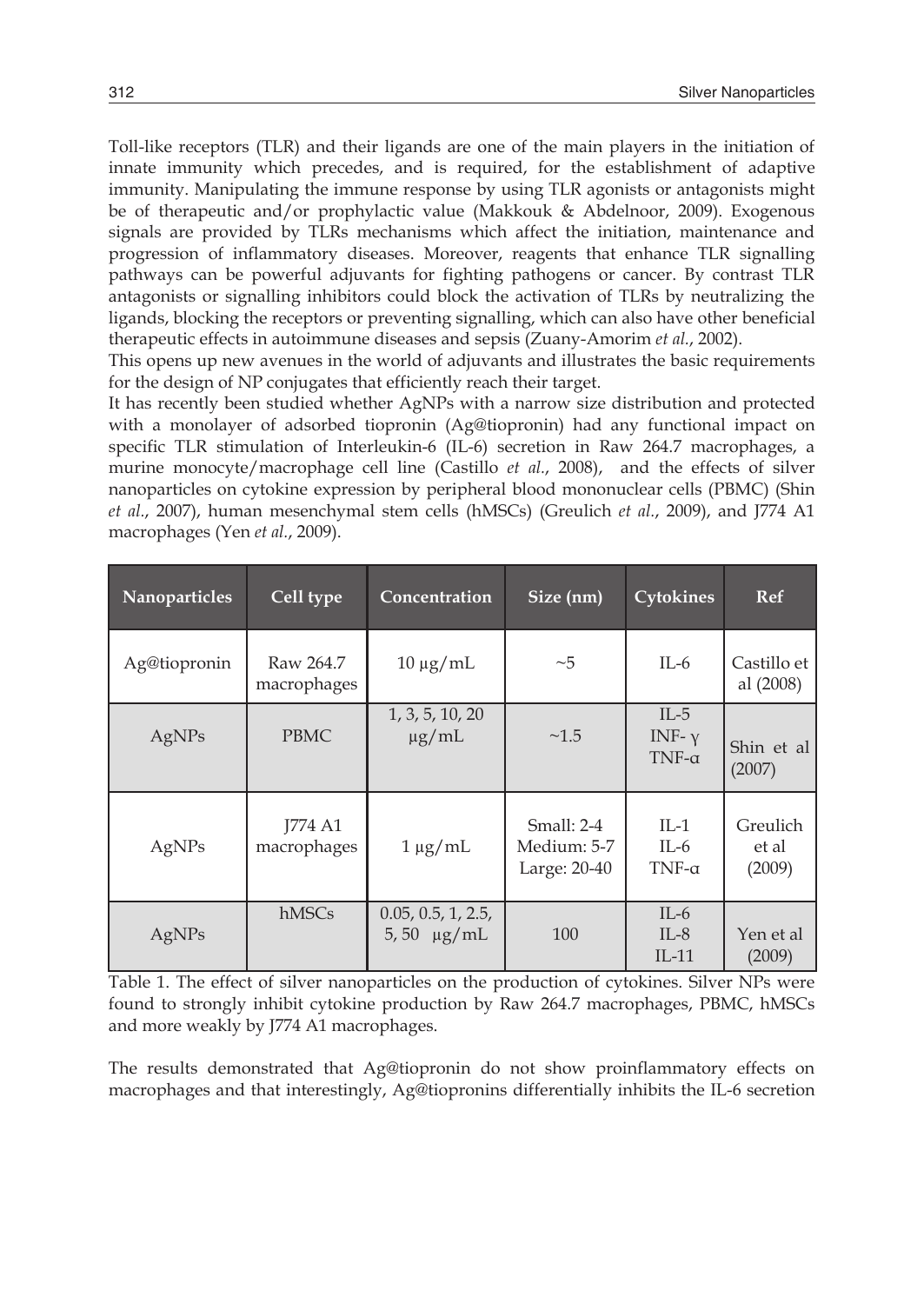mediated by specific TLRs located in the cell surface or in the endocytic compartments (Castillo *et al.*, 2008).

Moreover, the effects of silver nanoparticles on the production of cytokines by PBMC, hMSCs, were found to strongly inhibit cytokine production, for example, of INF- γ, IL-6, IL-8, IL-11, TNF-α and more weakly IL-5. In the case of J774 A1 macrophages the expression levels of IL-1 and IL-6 were similar to controls.

The biological effects of nanoparticles were analyzed by enzyme-linked immunosorbent assay (ELISA) in the case of PBMCs stimulated by phytohaemagglutinin (PHA) in the presence of NPs (Shin *et al.*, 2007) and hMSCs stimulated previously by lipopolysaccaride (LPS) (Greulich *et al.*, 2009). In the case of non-stimulated J774 A1 macrophages, the cytokine mRNA expression levels were analyzed in cells treated with NPs and were compared to the resting state, measured by RT-PCR (Yen *et al.*, 2009).

In contrast there are other nanoparticles such as  $SiO<sub>2</sub>$  nanoparticles (Lucarelli *et al.*, 2004), gold nanoparticles (AuNPs)(Yen *et al.*, 2009), or very small size proteoliposomes (VSSP) (Venier *et al.*, 2007), that are dramatically pro-inflamatory.

However, in these studies, nanoparticles had a very heterogeneous size (from 1.5 to 100 nm) and concentration (from 0.05 to 50  $\mu$ g/mL) (see Table 1), so it is difficult to establish whether the effect is related to the chemical nature, the size or the concentration. In any case, in these different experiments, exposures to concentrations lower than 3 ppm did not produce a significant decrease of cytokine production. These effects can be considered for future medical applications, but we have to keep in mind the characteristics previously mentioned, as others like the easily uptake into cells or tissues and not so easy metabolism.

#### **3.2 Interaction of silver nanoparticles with virus**

The interaction of silver nanoparticles with viruses is a largely unexplored field. A virus is a sub-microscopic infectious agent that can only multiply in living cells of animals, plants, or bacteria. Viruses are about 1/100th the size of bacteria and consist of a single- or doublestranded nucleic acid (DNA or RNA) surrounded by a protein shell called a capsid. Some viruses have an outer envelope composed of lipids and proteins. The viral capsid proteins bind to the host cellular surface specific receptors. This attachment can induce the viral envelope protein to undergo changes that results in the fusion of viral and cellular membranes and may lead to an infection. For this reason there is a high interest studying possible mechanisms of binding NPs to the viral capsid and inhibit the later fusion.

Recently, it has been suggested that nanoparticles bind with a viral envelope glycoprotein and inhibit the virus by binding to the disulfide bond regions

of the CD4 binding domain within the gp120 glycoprotein, as demonstrated in vitro (Elechiguerra *et al.*, 2005). Silver nanoparticles undergo a size-dependent interaction with HIV-1, nanoparticles ranging from 1 to 10 nm attached to the virus, and their surface chemistry can modify their interactions with viruses, tested with silver NPs that had three different surface chemistries: foamy carbon, poly (N-vinyl-2-pyrrolidone) (PVP), and bovine serum albumin (BSA). Differences have been observed in HIV-1 inhibition and can be justified because BSA and PVP are directly bounded to the nanoparticle surface and are totally encapsulated, while the foamy carbon silver nanoparticles have fundamentally a free surface area, which exhibit higher inhibitory effect and cytotoxicity as they are able to have stronger interactions (Elechiguerra *et al.*, 2005).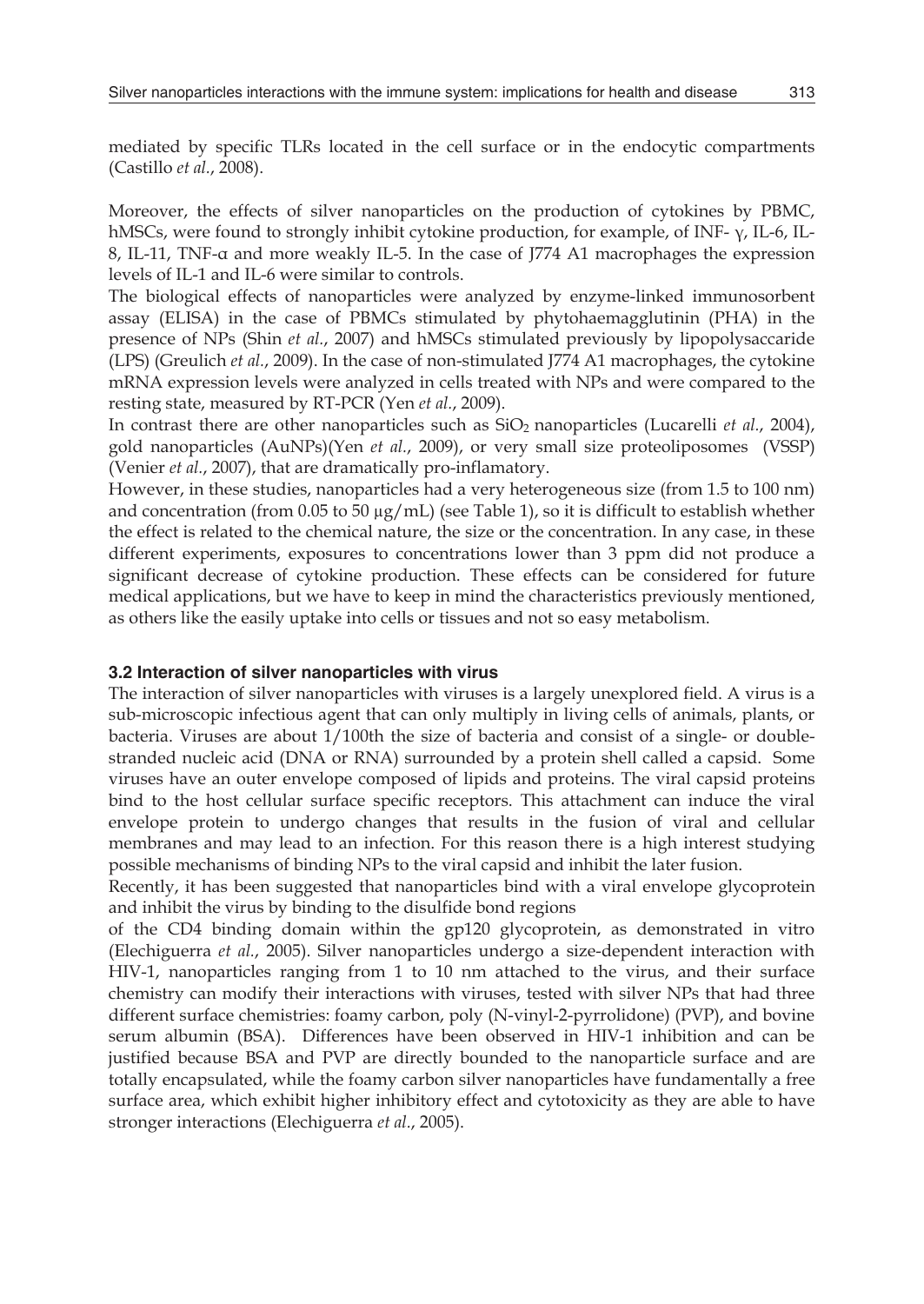Within this unexplored area there are also other studies that analyse the interaction of silver nanoparticles with hepatitis B virus. The effects of silver NPs on hepatitis B virus (HBV) have been reported using an infection model HepAD38 human hepatoma cell line (Lu *et al.*, 2008). The binding affinity of NPs with different sizes (10 and 50 nm) for HBV DNA and extracellular virions resulted very high and could also inhibit the production of HBV RNA and extracellular virions in vitro, which was determined using a UV-vis absorption titration assay(Lu *et al.*, 2008). It will need further investigation to find whether this binding activity prevents HBV virions from entering into host cells or not. In vivo studies with silver NPs are necessary to design therapeutics and vaccines that can specifically target viruses in order to increase therapeutic benefit and minimize adverse effects.

#### **3.3 Interaction of silver nanoparticles with bacteria**

Bacteria are prokaryotic, microscopic, single-celled organisms that lack membrane bound organelle in the cytoplasm. They can inhabit all kinds of environments and exist either as independent (free-living) organisms or as parasites.

Silver has been used for at least six millennia in order to prevent microbial infections. It has been used to treat a wide variety of infections and has been effective against almost all organisms tested. Silver compounds were major weapons against wound infection in World War I until the advent of antibiotics and between 1900 and 1940, tens of thousands of patients consumed colloidal silver, and several million of doses were given intravenously. But it was shown that high doses of silver, when administered intravenously could cause convulsions or even death, and that oral administration of high doses could cause gastrointestinal disturbances (Alexander, 2009). For this reason the biomedical applications of silver can be effective by the use of biologically synthesized NPs, which minimize the factors such as toxicity and cost, and are found to be exceptionally stable and by virtue of extremely small size silver NPs exhibit unusual physicochemical properties and biological activities. Due to the large surface area (generally the diameter is smaller than 100nm and contains 20–15,000 silver atoms) for reaction of the NPs, the dose of silver used in medical applications can be reduced.

The mechanisms of action and binding of silver nanoparticles to microbes remain unclear but it is known that silver binds to the bacterial cell wall and cell membrane and inhibits the respiration process (Klasen, 2000) by which the chemical energy of molecules is released and partially captured in the form of ATP. Silver nanoparticles interact with sulfur-containing proteins of the bacterial membrane as well as with the phosphorus containing compounds like DNA to inhibit replication (Silver *et al.*, 2006). Bactericidal effect of silver has also been attributed to inactivation of the enzyme phosphomannose isomerase (Bhattacharya & Mukherjee, 2008), that catalyzes the conversion of mannose-6-phosphate to fructose-6 phosphate which is an important intermediate of glycolysis, the most common pathway in bacteria for sugar catabolism.

The antimicrobial activity of silver nanoparticles has been investigated against yeast, gram negative and positive bacteria (Kim *et al.*, 2007) (Sondi & Salopek-Sondi, 2004; Yu, 2007). When silver nanoparticles were tested in yeast and *Escherichia coli* (Gram -), bacterial growth was inhibited (Sondi & Salopek-Sondi, 2004), but the inhibitory effect in *Staphylococcus aureus* (Gram +) was mild (Kim *et al.*, 2007). Therefore, this suggests that the antimicrobial effects of silver nanoaparticles can be associated with different characteristics of the membrane structure, in order to the considerable differences between the membrane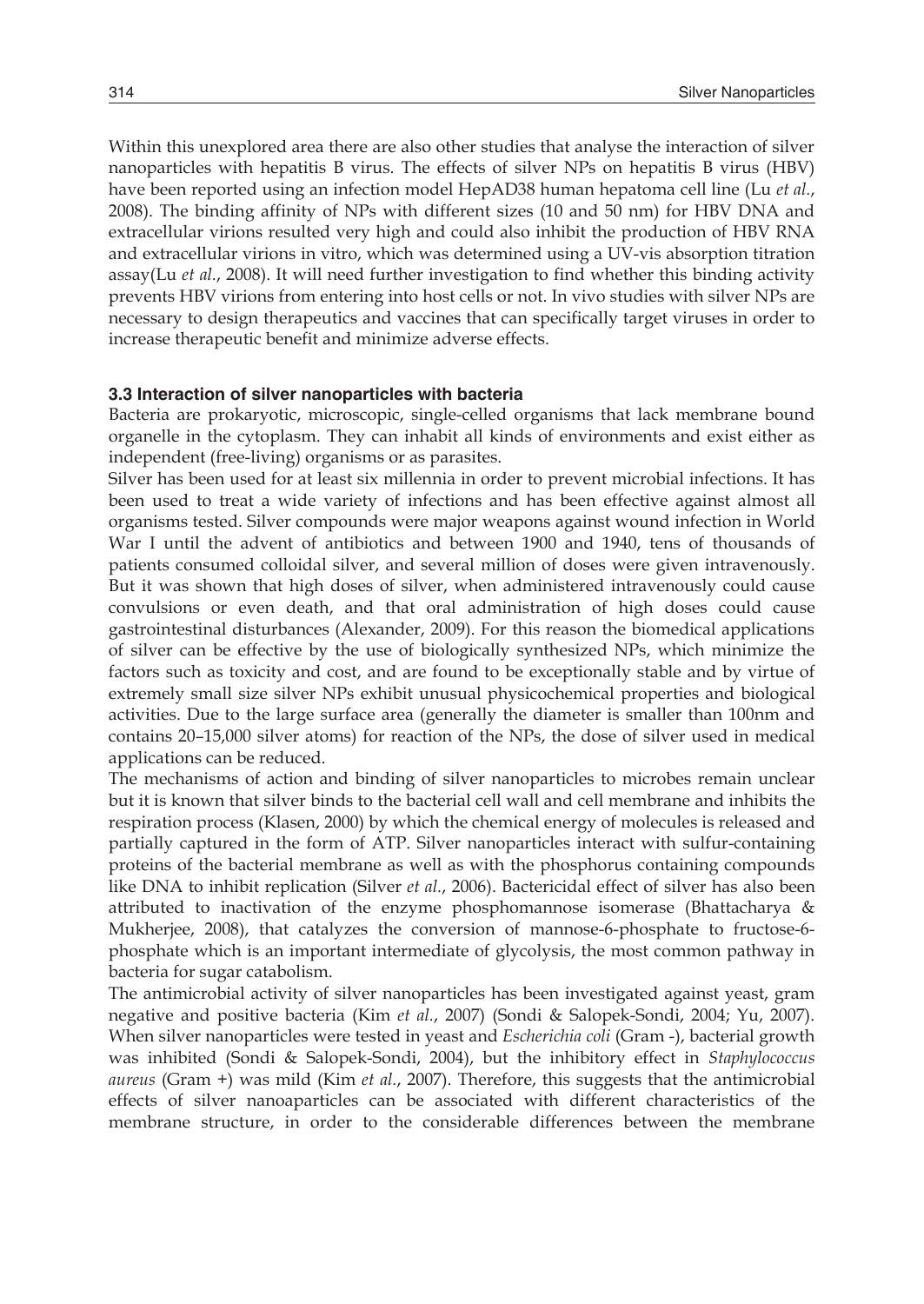structures of Gram+ and Gram-. These differences mainly rely on the peptydoglycan layer thickness, the rigidity and extended cross linking that makes the penetration of nanoparticles very difficult.

Recently, due to the emergence of antibiotic-resistant bacteria and the use limitations of antibiotics that can cause serious diseases and is an important public health problem (Furuya & Lowy, 2006), the synergetic effect of silver nanoparticles with antibiotics has been studied combinating silver nanoparticles with different antibiotics like ampicillin, kanamycin, erythromycin and chloramphenicol against gram positive and gram negative bacteria. The antibacterial activities of these antibiotics increase in the presence of silver nanoparticles against gram positive and gram negative bacteria determined by the disk diffusion method. Different diameters of inhibition zones have been shown around the different antibiotic disk with or without AgNPs. The combination effect of nanosilver and ampicillin has more potential compared to the other antibiotics and may be caused by both, the cell wall lysis action of the ampicillin and the DNA binding action of the silver nanoparticles (Fayaz *et al.*, 2009). The antibiotic molecules contain many active groups such as hydroxyl and amido groups, which reacts easily with silver nanoparticles by chelation, for this reason, the synergistic effect may be caused by the bonding reaction with antibiotic and silver nanoparticles.

The bactericidal effects of silver nanoparticles are part of an extensive research field due to its potential translation for biomedical applications such as, wound-healing (Tian *et al.*, 2007; Silver *et al.*, 2006), clothes, coating for medical devices (Roe *et al.*, 2008), antimicrobial gel (Jain *et al.*, 2009), and orthopaedic implants (Nair & Laurencin, 2008).

It is well known that the use of central venous catheters is associated with bactericidal line infections, which is a usual problem (Stevens *et al.*, 2009). Contaminated or infected catheters are a major source of nosocomial infections responsible for > 40% of all episodes of nosocomial sepsis in acute-care hospitals (Samuel & Guggenbichler, 2004). For this reason catheters coated with silver NPs are important to confer antimicrobial activity and play an essential part in the prevention of catheter-related infections.

In vivo studies have been performed to test the antimicrobial activity of catheters coated with silver NPs and it has been reported that the coating process is slowly reversible, yielding sustained release of silver for at least 10 days (Roe *et al.*, 2008). Each animal (C57B1/6J male mice) was implanted with the equivalent of a 28 cm silver coated catheters and showed no sign of toxicity, inflammation or infection at the site of catheter implantation. The released silver is active against microorganisms with no risk of systemic toxicity and safety of use in animals. This suggests that catheters coated with this method could provide local protection against infections (Roe *et al.*, 2008).

However, some questions need to be addressed and more elaborate experimental evidences will be needed to clarify such as the exact mechanism of interaction of silver nanoparticles with the bacterial cells and the killing activity of the nanoparticle surface (Rai *et al.*, 2009).

## **3.4 Cytotoxicity, biodistribution and clearance.**

Biomedical applications of silver nanoparticles need to be cytocompatible and have the capacity to restore natural morphology of the tissue in contact without triggering immunogenecity. Therefore, the evaluations of these effects are of high importance for future medical purposes and prior to in vivo applications, in vitro methods are needed to evaluate cytocompatibility as a prerequisite. Silver nanoparticles studies work as basic tools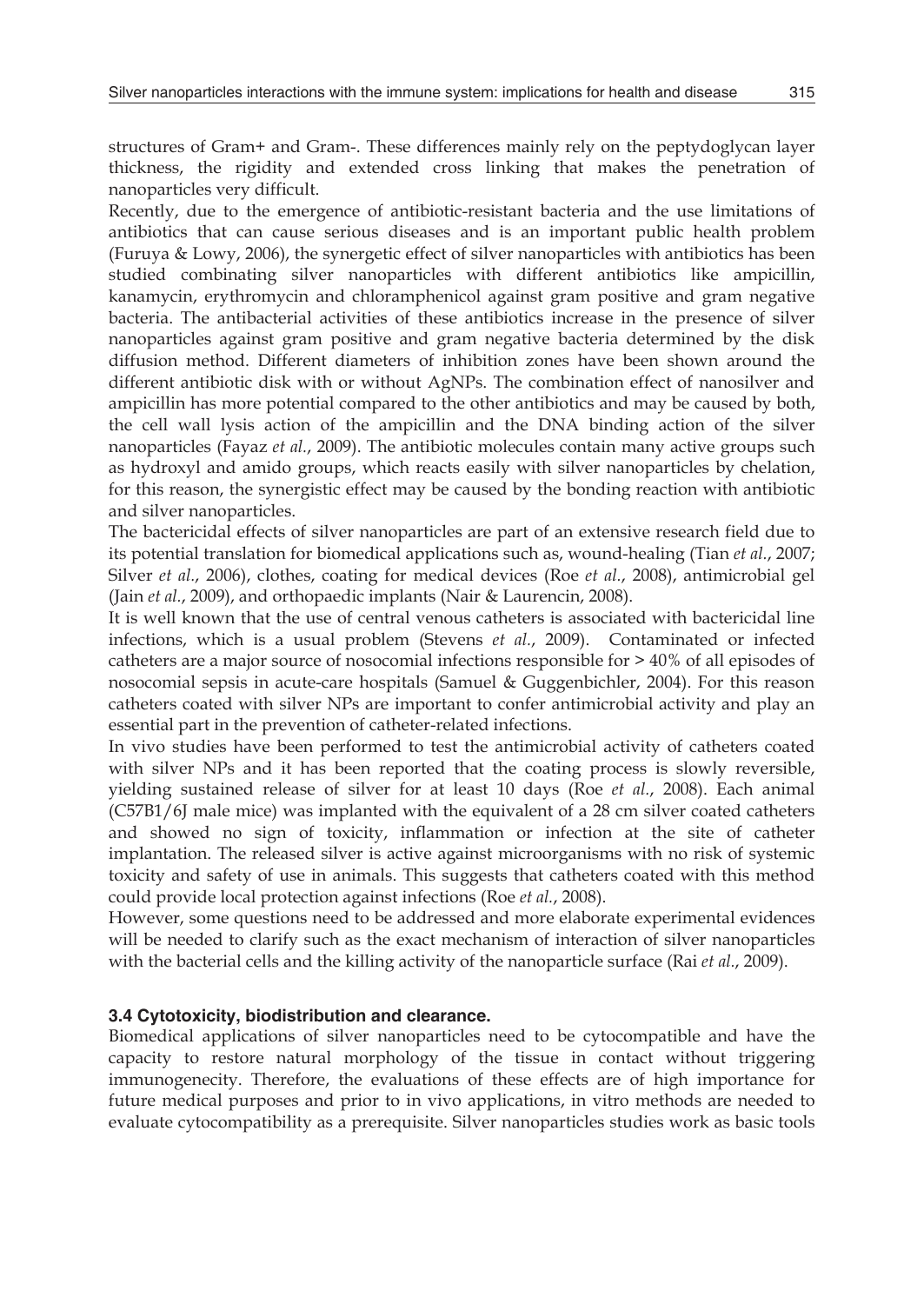for evaluating nanoparticle safety in order to foster the efficient movement of AgNPs products through preclinical and clinical development.

Different assays are used to measure cell viability such as MTT assays, LDH assays and apoptosis/necrosis assays among others. MTT [3-(4,5-dimethylthiazoyl-2-yl)-2,5 diphenyltetrazoliumbromide] assays, used to demonstrate the viability of cells through the reduction of the pale yellow MTT dye to a dark blue formazan product by the activity of succinate dehydrogenase present in the mithocondria of living cells, LDH (lactate dehydrogenase) assays, that consists in measuring the release of this LDH stable cytoplasmic enzyme that is rapidly released into the cell-culture supernantant upon damage of the plasma membrane and apoptosis/necrosis assays detects changes in cell membrane permeability (Weyermann *et al.*, 2005).

As it has been reported, tiopronin silver nanoparticles (Castillo *et al.*, 2008), BSA capped Ag-Pt alloy nanoparticles (Singh *et al.*, 2009) and silver nanoparticles protected with Na+-poly (γ -glutamic acid) (Yu, 2007) are not cytotoxic, while, by contrast bare silver nanoparticles have been found to be rather toxic (Braydich-Stolle *et al.*, 2005; Kim *et al.*, 2009; Hussain *et al.*, 2005). This supports the idea that the toxicity is associated to the presence of bare metallic nanoparticle surfaces, while particles protected by and organic layer are much less toxic except starch capped nanoparticles which present mithocondrial dysfunction , induction of reactive oxygen species (ROS), DNA damage and cell cycle arrest (AshaRani *et al.*, 2009). Serious limitations of these studies assessing biological properties of nanoparticles exist, such as the partial characterization of the material used and its size heterogeneity. This is

one of the main causes of discrepancies in the literature (See Table 2).

| Nanoparticles         | Concentratio<br>n    | <b>Size</b><br>(nm) | Cell type                    | <b>Toxicity signs</b>                                                                                            | <b>Ref</b>                          |
|-----------------------|----------------------|---------------------|------------------------------|------------------------------------------------------------------------------------------------------------------|-------------------------------------|
| AgNPs                 | $10 \mu g/mL$        | $2 - 40$            | Murine<br>macroph<br>ages    | Spread shape                                                                                                     | Greulich et<br>al (2009)            |
| Starch-<br>capped-NPs | 25-400<br>$\mu$ g/mL | $6 - 20$            | $IMR-90$<br>U <sub>251</sub> | •Mithocondrial<br>damage<br>• Increase of ROS<br>∘ Reduced ATP<br>content<br>∘ DNA damage<br>• Cell cycle arrest | AshaRani<br>et al (2009)            |
| AgNPs                 | $10 \mu g/mL$        | 15                  | $C18-4$                      | • Cell morphology<br>changes<br>∘ Reduced<br>mithocondrial<br>function<br>∘Slight LDH<br>leakage                 | Braydich-<br>Stolle et al<br>(2009) |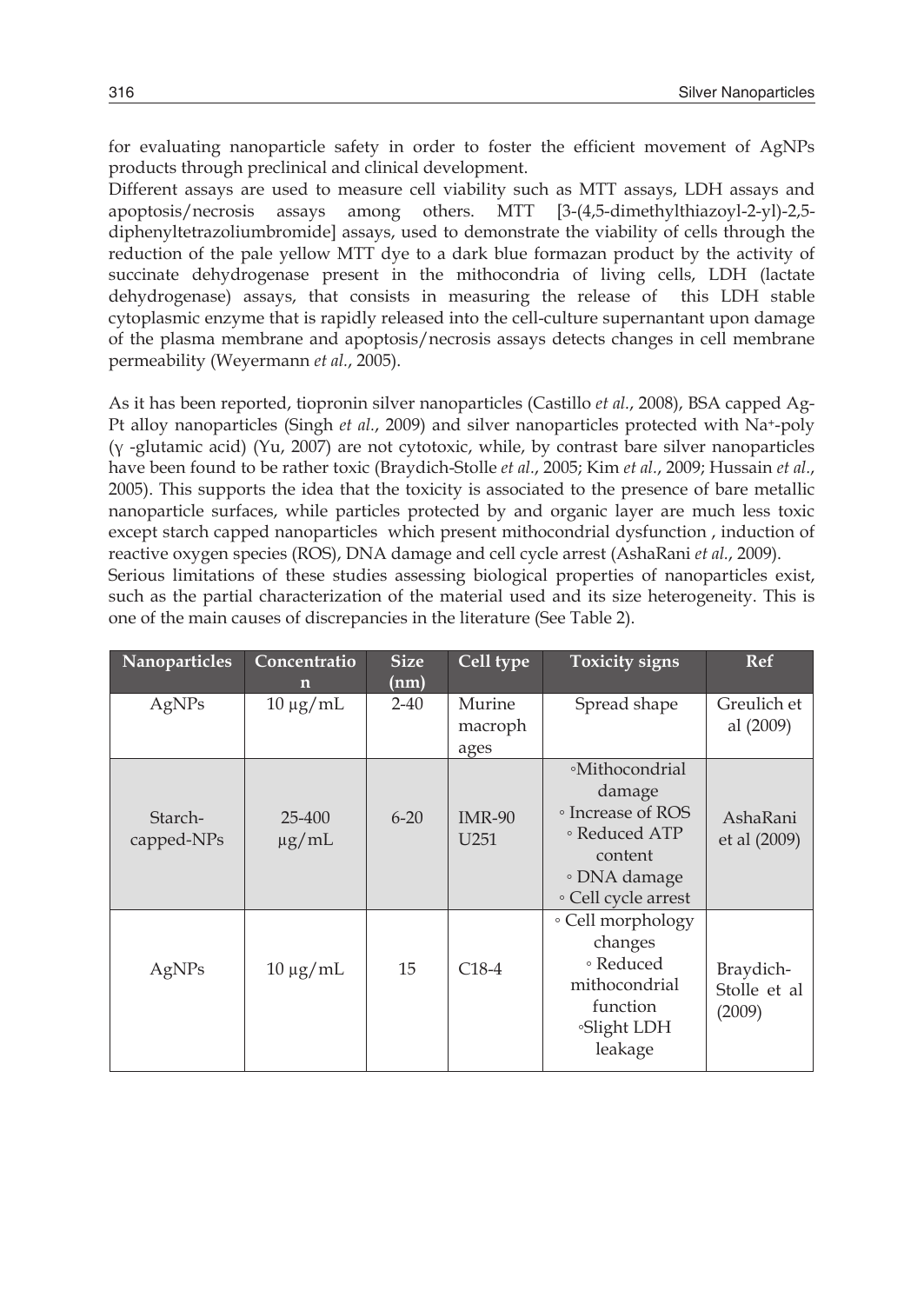| AgNPs                                          | $0.1 - 10$<br>$\mu$ g/mL | $5 - 10$  | HepG2                           | ∘ Reduced<br>mithocondrial<br>function<br>∘LDH leakage<br>•Increase of ROS                                                  | Kim et al<br>(2009)      |
|------------------------------------------------|--------------------------|-----------|---------------------------------|-----------------------------------------------------------------------------------------------------------------------------|--------------------------|
| AgNPs                                          | $5-50 \mu g/mL$          | 15, 100   | BRL 3A                          | ∘Reduced<br>mithocondrial<br>function<br>∘LDH leakage<br>· Depletion of<br><b>GSH</b> level<br><sup>o</sup> Increase of ROS | Hussain et<br>al (2005)  |
| <b>BSA</b> capped<br>Ag-Pt alloy<br><b>NPs</b> | $50-100 \mu M$           | $10 - 15$ | <b>HGF</b>                      | None                                                                                                                        | Singh et al<br>(2009)    |
| Ag@tiopronin                                   | $10 \mu g/mL$            | $\sim$ 5  | Raw<br>264.7<br>macroph<br>ages | None                                                                                                                        | Castillo et<br>al (2008) |

Table 2. In vitro cytotoxicity studies of silver NPs on different cell lines. Toxicity signs seem to be associated to the presence of bare metallic nanoparticle surfaces, while particles protected by and organic layer seem to be much less toxic.

Toxicity studies with silver NPs have been made in vivo using a zebrafish embryonic model, based on the putative similarity between the zebrafish and human genomes (Bar-Ilan *et al.*, 2009). All sizes of colloidal silver NPs caused toxicity in zebrafish embryos in a sizedependent manner for certain concentrations and time points. Exposure to 250 μM (3, 10, 50 and 100nm) of colloidal silver nanoparticles caused significantly different percentages of mortality, with 80%, 64%, 36%, and 3% respectively, by 24 hours post-fertilization; 250 μM of colloidal silver nanoparticles of all sizes caused almost 100% mortality by 120 hours postfertilization. Lethality caused by 100 μM is significantly lower than mortality caused by 250 μM at almost all time points, although 100 μM of colloidal silver NPs causes low lethality that increases with time, the induced sublethal toxic effects are represented by high average toxicity values. Overall, there are other many different parameters that could be responsible for the adverse effects that induce nanoparticle toxicity, such as, concentration, stability, chemistry and/or functionalization (Bar-Ilan *et al.*, 2009)

The human body has several semi-open interfaces such as the respiratory tract, or gastrointestinal tract and skin for direct substance exchange with the environment and are also the principle routes of exposure to silver nanoparticles (Chen & Schluesener, 2008). At these sites, silver nanoparticles can carry out different functions like binding and reacting with proteins, deposition, clearance and translocation. If the administration comes from other portals, the nanoparticles will have a direct contact with blood components, with the cardiovascular system and are distributed throughout the body. For this reason, the need for comprehensive Absorption, Distribution, Metabolism and Excretion (ADME) studies for nanomaterials are crucial to provide examples of how physical properties affect the state of agglomeration or aggregation, surface characteristics and stability(Zolnik & Sadrieh, 2009).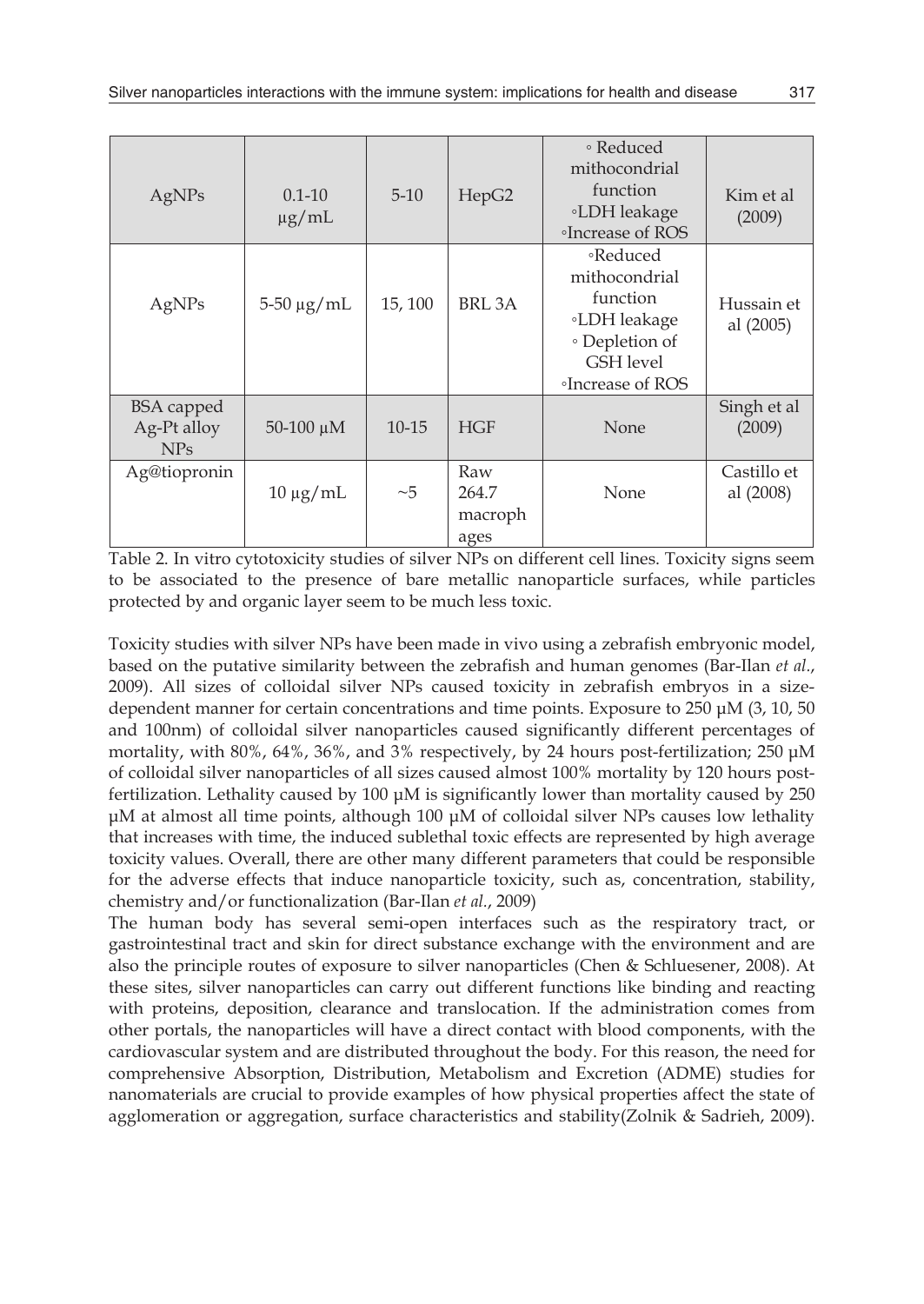However, the need for an open dialogue between industry, academia, research labs and regulatory agencies cannot be overemphasized and as such, active collaboration should be facilitated, so that safe and effective nanotechnology products are developed for clinical use to treat the complex diseases.

## **4. Preclinical studies and clinical trials**

In terms of healing, the elucidation of pro-inflammatory and anti-inflammatoyry pathways is important for the development of strategies to defend regenerative tissue from damage caused by imbalances in cytokines, oxidants, antioxidants within the wound. Recently, information about specific subsets of inflammatory cell lineages and the cytokine network orchestrating inflammation associated with tissue repair has increased (Eming *et al.*, 2007).

It is known that silver NPs can promote wound healing and reduce scar appearance in a dose-dependent manner and that cytokines play an important role in these processes by their capacity to decrease wound inflammation and modulate fibrogenic cytokines (Tian *et al.*, 2007; Wong *et al.*, 2009). It has been shown in vivo that silver NPs act decreasing inflammation through cytokine modulation.

Two animal models have been used for these experiments, twenty-week-old male BALB/C mice were used for all thermal injury experiments and C57BLKs/J-m +ldb, db/db (genetically diabetic) and C57BLKs/J-m (nondiabetic control) male mice were used for the impaired wound-healing animal model.

For thermal injury the dorsum of each mouse was shaved from the base of the tail to the base of the neck, anesthetized and lade on a burn template. For the chronic wound model, the hair on the back of each mouse was shaved, and a piece of full-thickness skin was excised with scissors. The experiments were performed with spherical silver NPs (~14nm) at 1mM. The expression patterns of IL-6, TGF-β1, IL-10, VEGF (vascular endothelial growth factor, a polypeptide that stimulates the growth of new blood vessels), and IFN-γ were investigated by real-time RT-PCR. Expression levels of IL-6 mRNA in the wound areas treated with silver NPs were maintained at statistically significant lower levels during the healing process while TGF-β1 levels were higher in the initial period of healing but decreased at a lower level during the later phase of healing. Furthermore, IL-10, VEGF and IFN-γ expression levels stayed higher in animals treated with silver NPs relative to the notreated ones. These results can confirm that silver NPs can modulate cytokine expression (Tian *et al.*, 2007).

At the time of injury, the production of pro-inflammatory cytokines and the expression of Eselectin, chemokines and integrin ligands on endothelial cells mediate the selective recruitment of cutaneous lymphocyte-associated antigen positiveT-cells into the wound where they recognise the antigen for which their receptor is specific and become activated. The macrophages act as antigen presenting-cells and also express the co-stimulatory molecules that are essential for the T-cell activation. After antigen binding; T-cells differentiate into subtypes, preferentially into Th1 subsets and secrete interferon-gamma.

Interferon-gamma is the major macrophage activating cytokine and enhances the effective functions of macrophages (Tsirogianni *et al.*, 2006). The functional diversity of cytokines is thought to be important in dictating different phases of immunoinflammatory responses. Th1 cytokines are mostly involved in cell-mediated immunity associated with autoimmune disorders and allograft rejection, whereas Th2 cytokines are mostly involved in mediating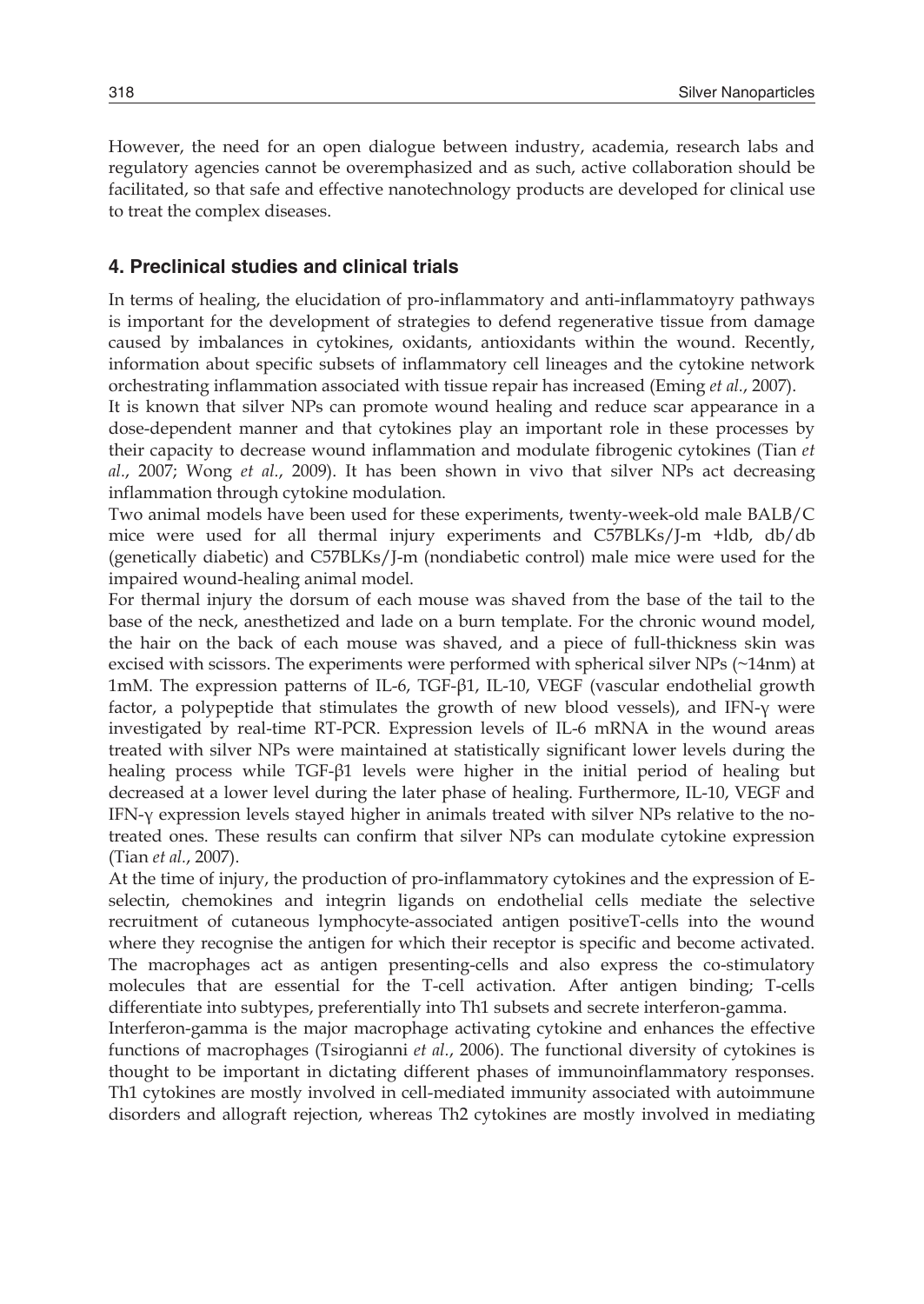allergic inflammation and chronic fibroproliferative disorders. The initial period of 4–5 weeks of infection is largely driven by the Th1 cytokine. The Th1 response in the early phase of the infection is initiated by higher numbers of IFN-γ- secreting CD4 and CD8 cells in the spleen and lymph nodes (Azouz *et al.*, 2004). For this reason to accomplish successful wound repair and tissue regeneration, the inflammatory response must be tightly regulated by silver NPs. The lack of amplification of the inflammatory cytokine cascade is important in providing a permissive environment for wound repair and tissue regeneration to proceed. These results have given an insight into the actions of silver and provided a novel therapeutic direction for wound treatment in clinical practice. Other experiments need to be focused on the effect of silver NPs on the lymphocyte subset of the Th1/Th2 profile and see how silver NPs affect their particular cytokine production.

Moreover, other studies have been developed in vivo with a rat model of ulcerative colitis treated with nanocrystalline silver (40, 4 and 0.4 mg/kg) which demonstrated to have antimicrobial and anti-inflammatory properties (Bhol & Schechter, 2007). Ulcerative colitis is a form of inflamatory bowel disease which is a chronic inflammatory condition of the gastrointestinal tract. Ulcerative colitis is a disease of the large intestine or colon, which includes characteristic ulcers, or open sores. Nanocrystalline silver (NP 32101) was administered intracolonically or orally and the study revealed that intracolonic treatment of NP 32101 at concentrations of 40 and 4 mg/kg significantly reduced colonic inflammation and that oral treatment with 40mg/kg also improved colonic lesions but was not effective at concentrations of 0.4 and 4 mg/kg. These results suggest that NP 32101 is much more effective when delivered locally to the target organ due to the increased potency with intracolonic treatment (Bhol & Schechter, 2007).

Other experiments with nanocrystalline silver cream have been made using a murine model of allergic contact dermatitis. Dermatitis was induced on the ears of BALB/c mice using dinitrofluorobenzene and later treated with 1% of nanocrystalline cream, tacrolimus ointment (topical drug used for the treatment of eczema) or a high potency steroid, applied once a day for four days. The results showed significant reductions of ear swelling, erythema and histopathological inflammation with no significant difference between treatments. The effect of topical nanocrystalline silver on the induction of apoptosis of inflammatory cells and the role of nanocrystalline silver in suppresion of inflammatory cytokines was examined by measuring the mRNA expression and protein expression of IL-12 and TNF-α. The expression of these inflammatory cytokines were significantly suppressed by nanocrystalline silver, tacrolimus and high potency steroid, but test sites treated with nanocrystalline silver showed more extensive apoptosis of inflammatory cells than the test sites treated with the other treatments (Bhol & Schechter, 2005) .

Other in vivo studies will be needed for further assessment of the NPs in various fields such as medical devices, antimicrobial systems and drug delivery.

At present clinical trials are being performed comparing central venous catheters with silver NPs versus conventional catheters. This study is currently recruiting participants. Catheters coated and/or impregnated with different antimicrobial agents have been proposed to reduce the risk of such infections. However, results obtained so far did not reach enough clinical relevance to consider these medicated catheters as a valid alternative to the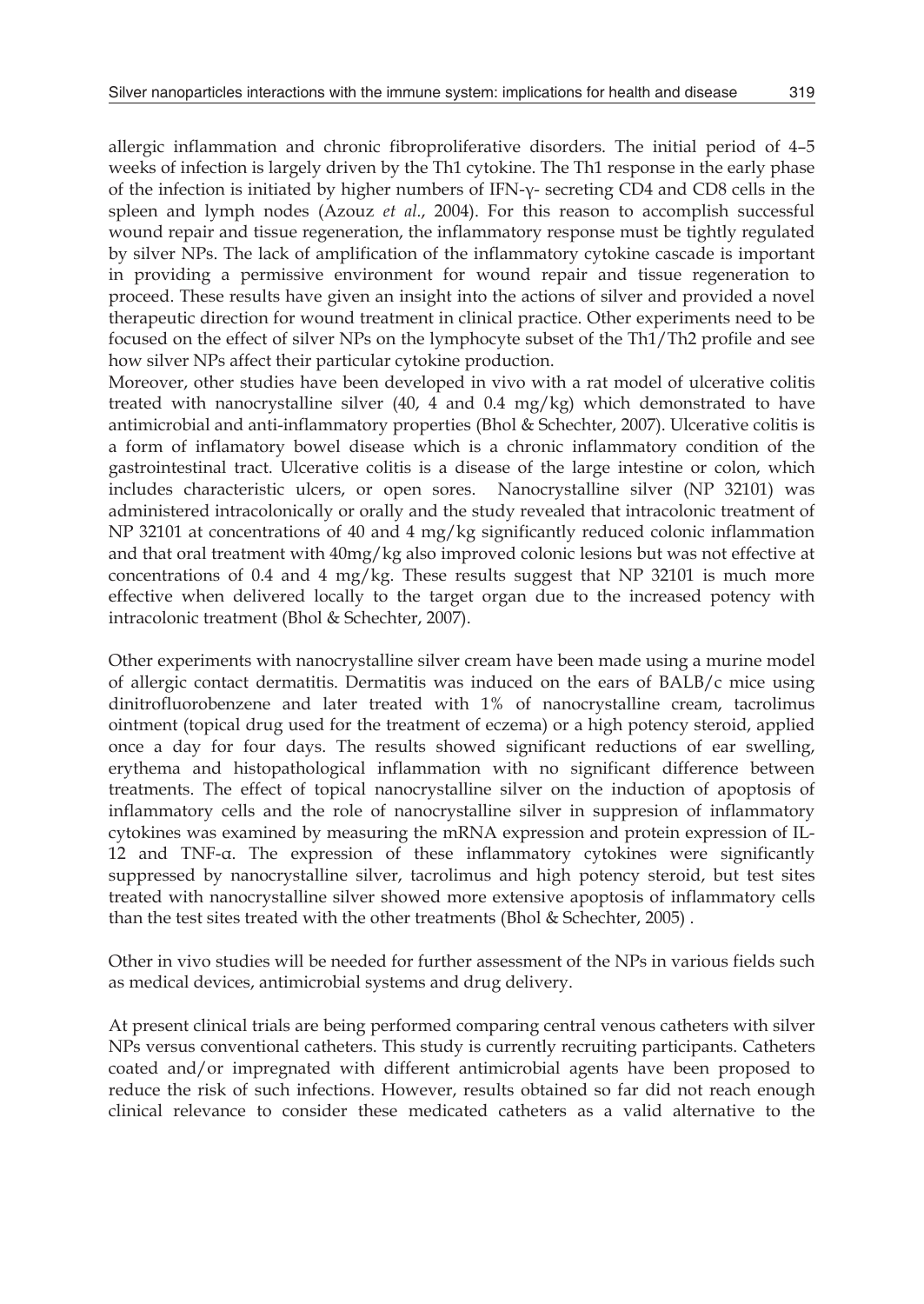conventional ones. (Data was obtained from Clinicaltrials.gov, a service of the U.S Natoinal Institutes of Health)

Other clinical studies are being carried out about the efficacy of silver nanoparticle gel versus a common antibacterial hand gel. This study is also recruiting participants and the specific aims are to compare the immediate antimicrobial efficacy of a one-time application of silver nanoparticle gel, compare the persistent antimicrobial efficacy of a one-time application of silver nanoparticle gel (SilvaSorb®) versus an alcohol-based hand gel (Purell®) over a 10 minute time frame in producing a persistent reduction on transient bacterial counts isolated from hands seeded with S. marcescens and finally to Compare user acceptability of silver nanoparticle gel (SilvaSorb®) versus an alcohol-based hand gel (Purell®) using a self-assessment questionnaire.

## **5. Future research**

The future research is now being shaping by a number of research groups that are actively trying to combine a variety of functions into so-called multifunctional silver nanoparticles. We can expect examples of applications that could include a metallic or semi-metallic core that responds to external energy field or which contains a delivered agent; targeting biomolecules for delivery to specific cellular or disease sites; an image contrast agent for tracking of movement and accumulation of the particles round the body. Such multifunctional particles could also be tailored in size for delivery to different desired sites, tissues or cells. A major effort towards successful nanoparticle-based therapeutics will be to avoid extensive and non specific immunostimulatory or immunosuppressive reactions to the nanomaterials once administered into the body. Also, these developments bring some degree of risk with it, and to bring a product to the clinic entails identifying all possible hazards, characterizing and quantifying the associated risks, including probabilities and severities, given current scientific knowledge, reducing risks to an acceptable level, balancing any remaining risk against benefit to the patient, and communicating effectively and appropriately on the nature of such remaining or "residual" risks. This implies the future development of new or adapted methods appropriate to assess new medicinal products and devices involving silver nanoparticles. Although many questions still require thorough investigation, the available data suggest that silver nanoparticles can be engineered to become part of the next generation of biocompatible drug delivery platforms.

## **6. Glossary**

- MHC: The major histocompatibility complex is expressed on the surface of cells and displays self and non self antigens to T cells, primarily with the goal of eliminating foreign organisms and other invaders that can result in disease.

- APC: The antigen-presenting cell or accessory cell displays foreign antigen complex with MHC on its surface. T-cells may recognize this complex using their T-cell receptor (TCR).

- TLRs: Toll-like receptors recognize molecules that are broadly shared by pathogens but distinguishable from host molecules and activate immune cell responses.

- ROS: Reactive oxygen species are molecules or ions that are highly reactive due to the incomplete one-electron reduction of oxygen. These reactive oxygen intermediates include oxygen ions, superoxides, peroxides and free radicals.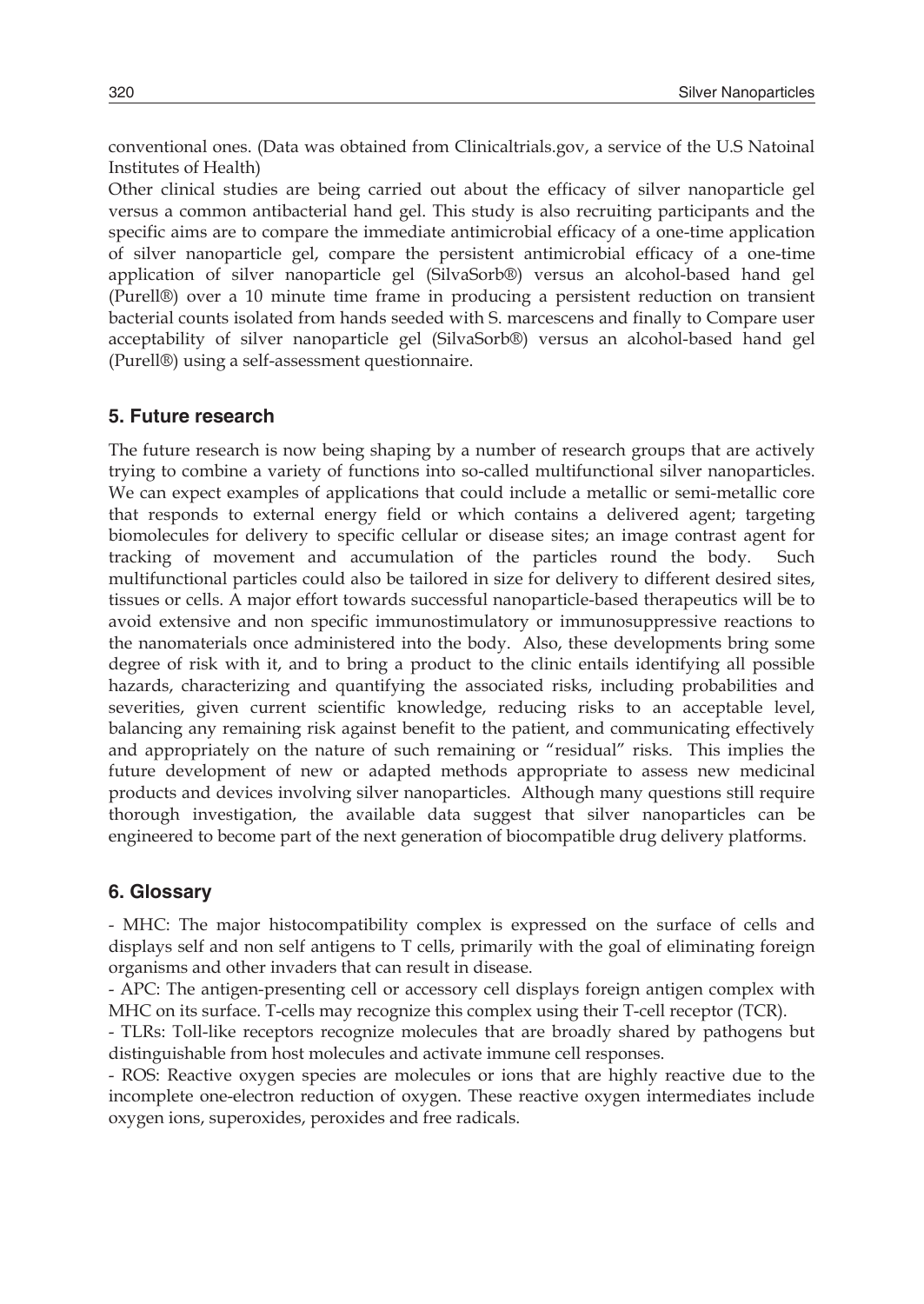- Gram +: Gram-positive bacteria retain the violet stain used in Gram's method. This is characteristic of bacteria that have a cell wall composed of a thick layer of peptidologlycan.

- Gram -: Gram-negative bacteria do not retain the violet stain (and take the color of the red counterstain) in Gram's method of staining. This is characteristic of bacteria that have a cell wall composed of a thin layer of peptydoglycan.

- RT-PCR: a high sensitive technique used for the detection and quantification of DNA or messenger RNA (mRNA) in a sample. This technique consists of two parts, the synthesis of cDNA (complementary DNA), a reaction applied when the target sequence is RNA by reverse transcription (RT) and the amplification of a specific cDNA by the polymerase chain reaction (PCR).

## **7. References**

- Akira, S.; Uematsu, S. & Takeuchi, O. (2006). Pathogen recognition and innate immunity. *Cell*, 124, (4), 783-801
- Alexander, J. W. (2009). History of the medical use of silver. *Surg Infect (Larchmt)*, 10, (3), 289-292
- AshaRani, P. V.; Low Kah Mun, G.; Hande, M. P. & Valiyaveettil, S. (2009). Cytotoxicity and genotoxicity of silver nanoparticles in human cells. *ACS Nano*, 3, (2), 279-290
- Azouz, A.; Razzaque, M. S.; El-Hallak, M. & Taguchi, T. (2004). Immunoinflammatory responses and fibrogenesis. *Med Electron Microsc*, 37, (3), 141-148
- Bar-Ilan, O.; Albrecht, R. M.; Fako, V. E. & Furgeson, D. Y. (2009). Toxicity assessments of multisized gold and silver nanoparticles in zebrafish embryos. *Small*, 5, (16), 1897- 1910
- Bhattacharya, R. & Mukherjee, P. (2008). Biological properties of "naked" metal nanoparticles. *Adv Drug Deliv Rev*, 60, (11), 1289-1306
- Bhol, K. C. & Schechter, P. J. (2005). Topical nanocrystalline silver cream suppresses inflammatory cytokines and induces apoptosis of inflammatory cells in a murine model of allergic contact dermatitis. *Br J Dermatol*, 152, (6), 1235-1242
- Bhol, K. C. & Schechter, P. J. (2007). Effects of nanocrystalline silver (NPI 32101) in a rat model of ulcerative colitis. *Dig Dis Sci*, 52, (10), 2732-2742
- Braydich-Stolle, L.; Hussain, S.; Schlager, J. J. & Hofmann, M. C. (2005). In vitro cytotoxicity of nanoparticles in mammalian germline stem cells. *Toxicol Sci*, 88, (2), 412-419
- Castellheim, A.; Brekke, O. L.; Espevik, T.; Harboe, M. & Mollnes, T. E. (2009). Innate immune responses to danger signals in systemic inflammatory response syndrome and sepsis. *Scand J Immunol*, 69, (6), 479-491
- Castillo, P. M.; Herrera, J. L.; Fernandez-Montesinos, R.; Caro, C.; Zaderenko, A. P.; Mejias, J. A. & Pozo, D. (2008). Tiopronin monolayer-protected silver nanoparticles modulate IL-6 secretion mediated by Toll-like receptor ligands. *Nanomed*, 3, (5), 627-635
- Chen, X. & Schluesener, H. J. (2008). Nanosilver: a nanoproduct in medical application. *Toxicol Lett*, 176, (1), 1-12
- Christensen, J. E. & Thomsen, A. R. (2009). Co-ordinating innate and adaptive immunity to viral infection: mobility is the key. *APMIS*, 117, (5-6), 338-355
- Elechiguerra, J. L.; Burt, J. L.; Morones, J. R.; Camacho-Bragado, A.; Gao, X.; Lara, H. H. & Yacaman, M. J. (2005). Interaction of silver nanoparticles with HIV-1. *J Nanobiotechnology*, 3, 6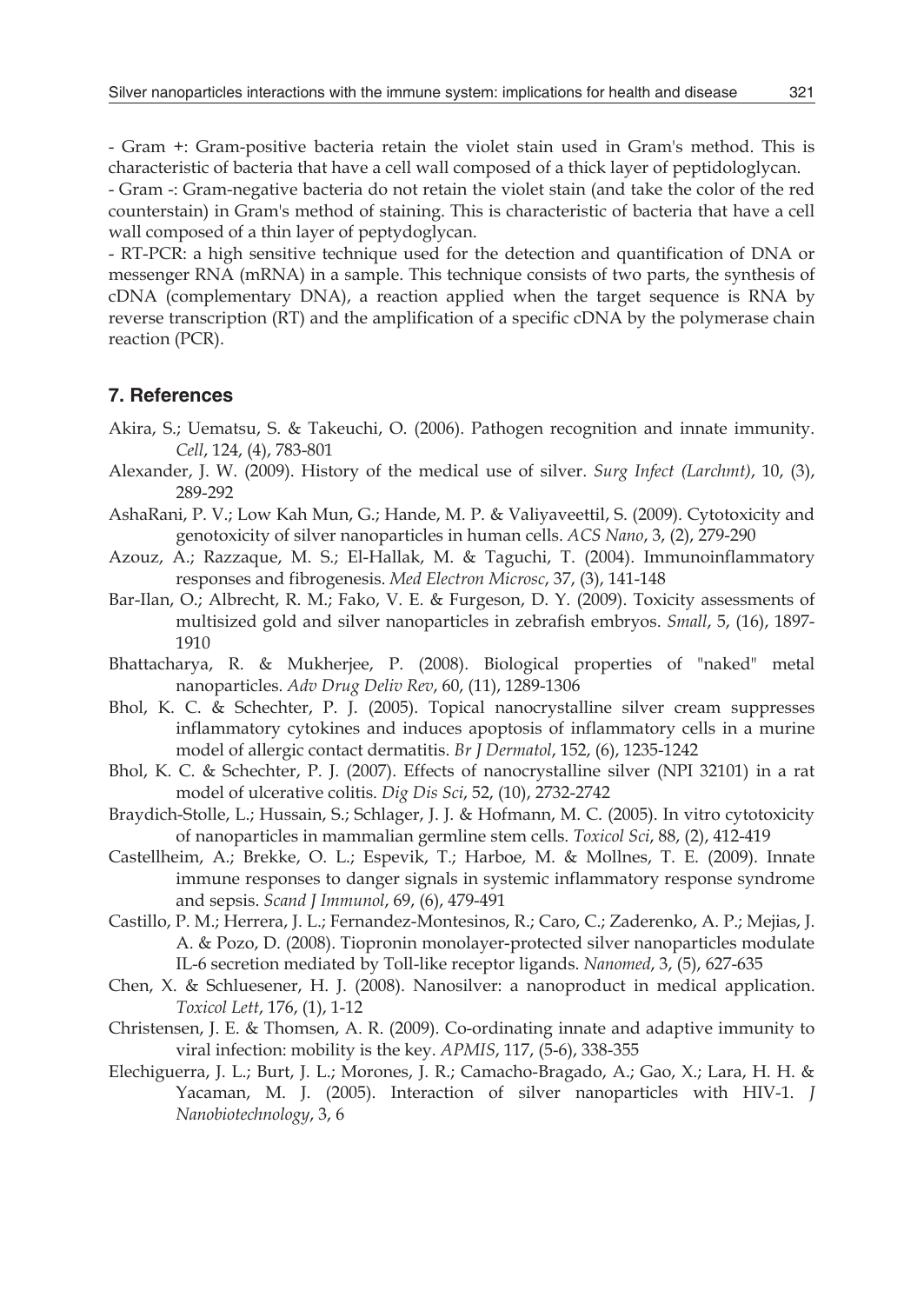- Eming, S. A.; Krieg, T. & Davidson, J. M. (2007). Inflammation in wound repair: molecular and cellular mechanisms. *J Invest Dermatol*, 127, (3), 514-525
- Fayaz, M.; Balaji, K.; Girilal, M.; Yadav, R.; Kalaichelvan, P. T. & Venketesan, R. (2009). Biogenic synthesis of silver nanoparticles and its synergetic effect with antibiotics: A study against Gram positive and Gram negative bacteria. *Nanomedicine*,
- Furuya, E. Y. & Lowy, F. D. (2006). Antimicrobial-resistant bacteria in the community setting. *Nat Rev Microbiol*, 4, (1), 36-45
- Greulich, C.; Kittler, S.; Epple, M.; Muhr, G. & Koller, M. (2009). Studies on the biocompatibility and the interaction of silver nanoparticles with human mesenchymal stem cells (hMSCs). *Langenbecks Arch Surg*, 394, (3), 495-502
- Hussain, S. M.; Hess, K. L.; Gearhart, J. M.; Geiss, K. T. & Schlager, J. J. (2005). In vitro toxicity of nanoparticles in BRL 3A rat liver cells. *Toxicol In Vitro*, 19, (7), 975-983
- Jain, J.; Arora, S.; Rajwade, J.; Khandelwal, S. & Paknikar, K. M. (2009). Silver nanoparticles in therapeutics: development of an antimicrobial gel formulation for topical use. *Mol Pharm*,
- Kim, J. S.; Kuk, E.; Yu, K. N.; Kim, J. H.; Park, S. J.; Lee, H. J.; Kim, S. H.; Park, Y. K.; Park, Y. H.; Hwang, C. Y.; Kim, Y. K.; Lee, Y. S.; Jeong, D. H. & Cho, M. H. (2007). Antimicrobial effects of silver nanoparticles. *Nanomedicine*, 3, (1), 95-101
- Kim, S.; Choi, J. E.; Choi, J.; Chung, K. H.; Park, K.; Yi, J. & Ryu, D. Y. (2009). Oxidative stress-dependent toxicity of silver nanoparticles in human hepatoma cells. *Toxicol In Vitro*,
- Klasen, H. J. (2000). A historical review of the use of silver in the treatment of burns. II. Renewed interest for silver. *Burns*, 26, (2), 131-138
- Lu, L.; Sun, R. W.; Chen, R.; Hui, C. K.; Ho, C. M.; Luk, J. M.; Lau, G. K. & Che, C. M. (2008). Silver nanoparticles inhibit hepatitis B virus replication. *Antivir Ther*, 13, (2), 253- 262
- Lucarelli, M.; Gatti, A. M.; Savarino, G.; Quattroni, P.; Martinelli, L.; Monari, E. & Boraschi, D. (2004). Innate defence functions of macrophages can be biased by nano-sized ceramic and metallic particles. *Eur Cytokine Netw*, 15, (4), 339-346
- Makkouk, A. & Abdelnoor, A. M. (2009). The potential use of toll-like receptor (TLR) agonists and antagonists as prophylactic and/or therapeutic agents. *Immunopharmacol Immunotoxicol*,
- Nair, L. S. & Laurencin, C. T. (2008). Nanofibers and nanoparticles for orthopaedic surgery applications. *J Bone Joint Surg Am*, 90 Suppl 1, 128-131
- Pozo, D. (2008). Immune-based disorders: the challenges for translational immunology. *J Cell Mol Med*, 12, (4), 1085-1086
- Rai, M.; Yadav, A. & Gade, A. (2009). Silver nanoparticles as a new generation of antimicrobials. *Biotechnol Adv*, 27, (1), 76-83
- Rasmussen, S. B.; Reinert, L. S. & Paludan, S. R. (2009). Innate recognition of intracellular pathogens: detection and activation of the first line of defense. *APMIS*, 117, (5-6), 323-337
- Roe, D.; Karandikar, B.; Bonn-Savage, N.; Gibbins, B. & Roullet, J. B. (2008). Antimicrobial surface functionalization of plastic catheters by silver nanoparticles. *J Antimicrob Chemother*, 61, (4), 869-876